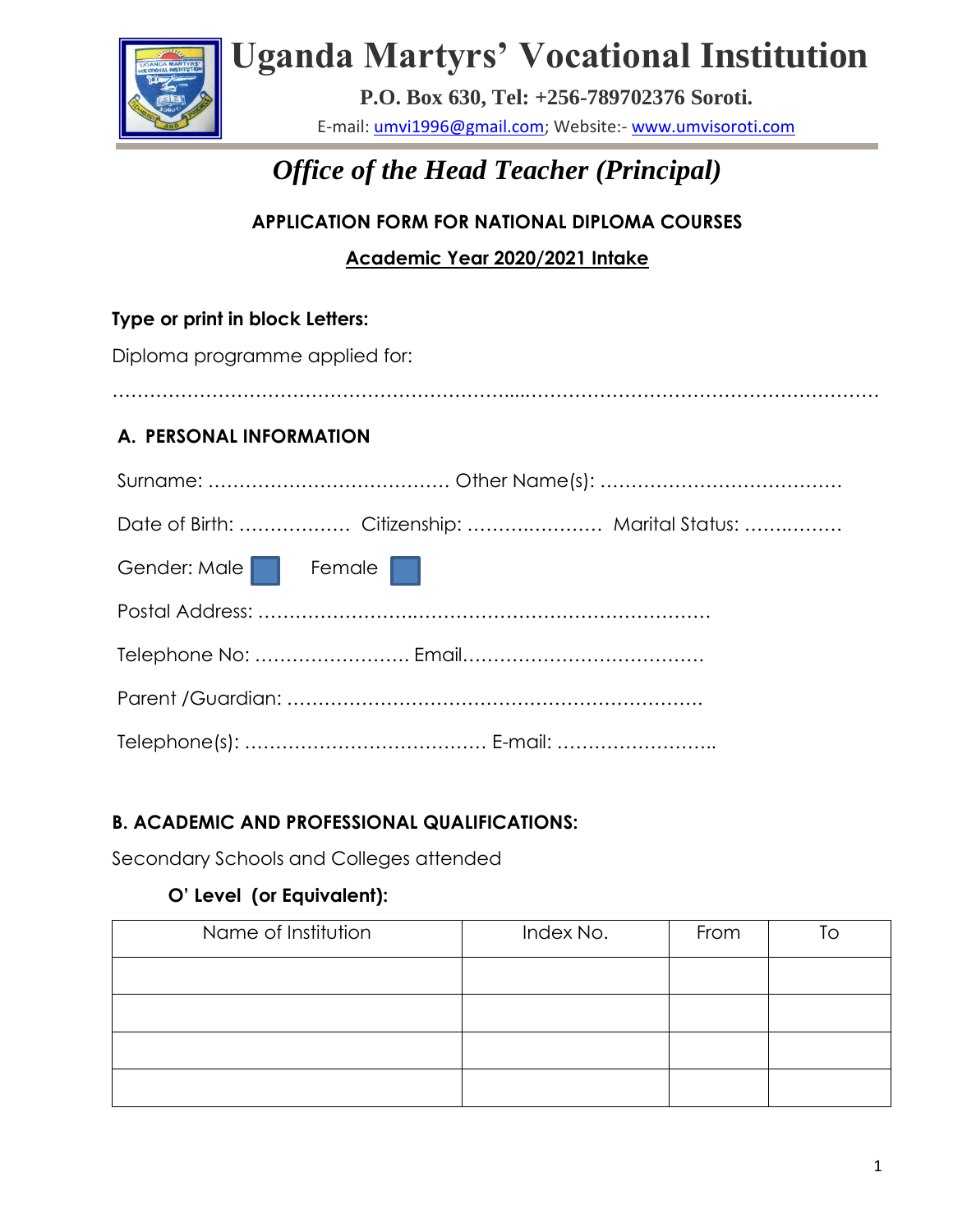### **Academic Performance:**

| Subject | Grade | Subject    | Grade |
|---------|-------|------------|-------|
| . .     |       | 6.         |       |
| ◠<br>z. |       | $\prime$ . |       |
| 3.      |       | 8.         |       |
| 4.      |       | 9.         |       |
| - 5.    |       | 10.        |       |

# **A' Level (or Equivalent):**

| Name of Institution | Index No. | From |  |
|---------------------|-----------|------|--|
|                     |           |      |  |
|                     |           |      |  |

#### **Academic Performance:**

| Subject | Grade |
|---------|-------|
|         |       |
| 2.      |       |
| 3.      |       |
|         |       |
| 5.      |       |

### **Institute, College or University (where applicable)**

| Name of Institution | Index No. | From |  |
|---------------------|-----------|------|--|
|                     |           |      |  |

### **Academic Performance:**

| Subject (Course Unit) | Grade |
|-----------------------|-------|
|                       |       |
|                       |       |
|                       |       |

|    | Subject (Course Unit) | Grade |
|----|-----------------------|-------|
|    |                       |       |
| 5. |                       |       |
|    |                       |       |